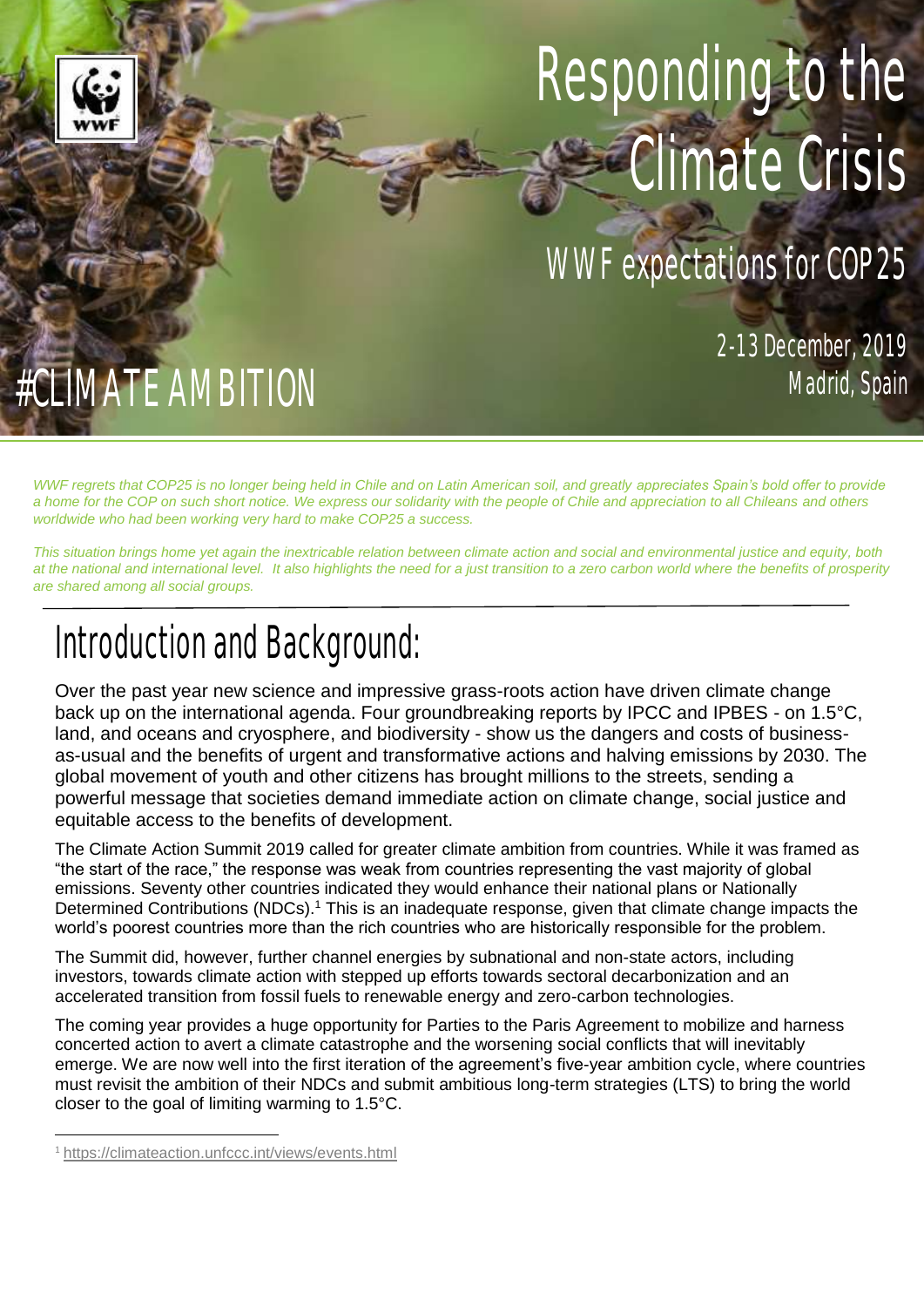COP25 is a chance for all countries to take meaningful collective decisions to inform NDC revision and enhancement in the current ambition cycle. It is also an opportunity to ensure, through progress on Loss and Damage, that the poorest and most vulnerable communities have the resources to respond to severe and irreversible impacts that they did not cause,

WWF recommends the Chilean COP25 Presidency and all Parties focus on three priorities: *closing the 1.5°C gap with enhanced NDCs, mobilising urgent action from state and non-state actors, and filling gaps and strengthening the multilateral response to the climate crisis.*

## Priority #1:Closing the gap to 1.5°C through enhanced NDCs and sectoral actions

The IPCC reports demonstrate the huge difference in climate impacts between 1.5°C and 2°C, and the devastating consequences of our current emissions trajectory. COP25 must strengthen global efforts to close the emissions gap to keep 1.5°C within grasp. It should also accelerate investments in resilience building and the zero-carbon transition. Countries with the greatest responsibility and capability need to step up action by investing in rapid and deep cuts to their emissions and mobilizing financial, technological and capacity-building support.

#### **On NDC enhancement, long-term strategies, and support, Parties should:**

- Individually announce their intention to enhance their NDCs, as well as submit long-term (2050) zero emission strategies, with the inclusion of transformative actions and targets.
- Ensure that decisions and actions incorporated in revised NDCs and LTS are based on the best available science, equity and a just transition.
- Put in place broad consultation processes for NDC enhancement that engage all those affected.
- Fully integrate subnational and non-state actors into the revision of the NDCs, the development of the LTS and their implementation to unleash the full potential for decarbonization and resilience building within national economies.
- Include nature-based climate solutions in NDCs and LTS, with an acknowledgement of the role, importance and multiple benefits in protecting and restoring terrestrial and marine ecosystems, including halting the loss of biodiversity, building resilience and storing carbon. Such solutions can contribute significantly to meeting climate objectives, as well as supporting the fulfillment of the Sustainable Development Goals (SDGs).
- Parties using, selling, financing and promoting coal must immediately stop expansion of coal infrastructure and the construction of new plants, as well as announce a phaseout plan and timeline.
- Announce substantially increased contributions of public finance towards the goal of mobilizing \$100 billion per year from developed countries, including new and increased contributions to the replenishment of the Green Climate Fund (GCF), to accelerate the transition and enable developing countries to pursue ambitious actions on climate change while meeting demands of society for progress in other areas.

#### **On processes and decisions, Parties should:**

Decide on the scope of the Second Periodic Review of the long-term global goal of the Convention, that ensures a robust discussion of the importance of limiting warming to 1.5°C, the status of measures to achieve that goal, and the need for emergency measures if actions are not aligned with that goal.

Launch the High Level Santiago Climate Ambition Dialogue, with Ministerial dialogues during COP25 and further high level and technical engagement through 2020, as a space for Parties to share experiences in revising their NDCs and preparing their LTS.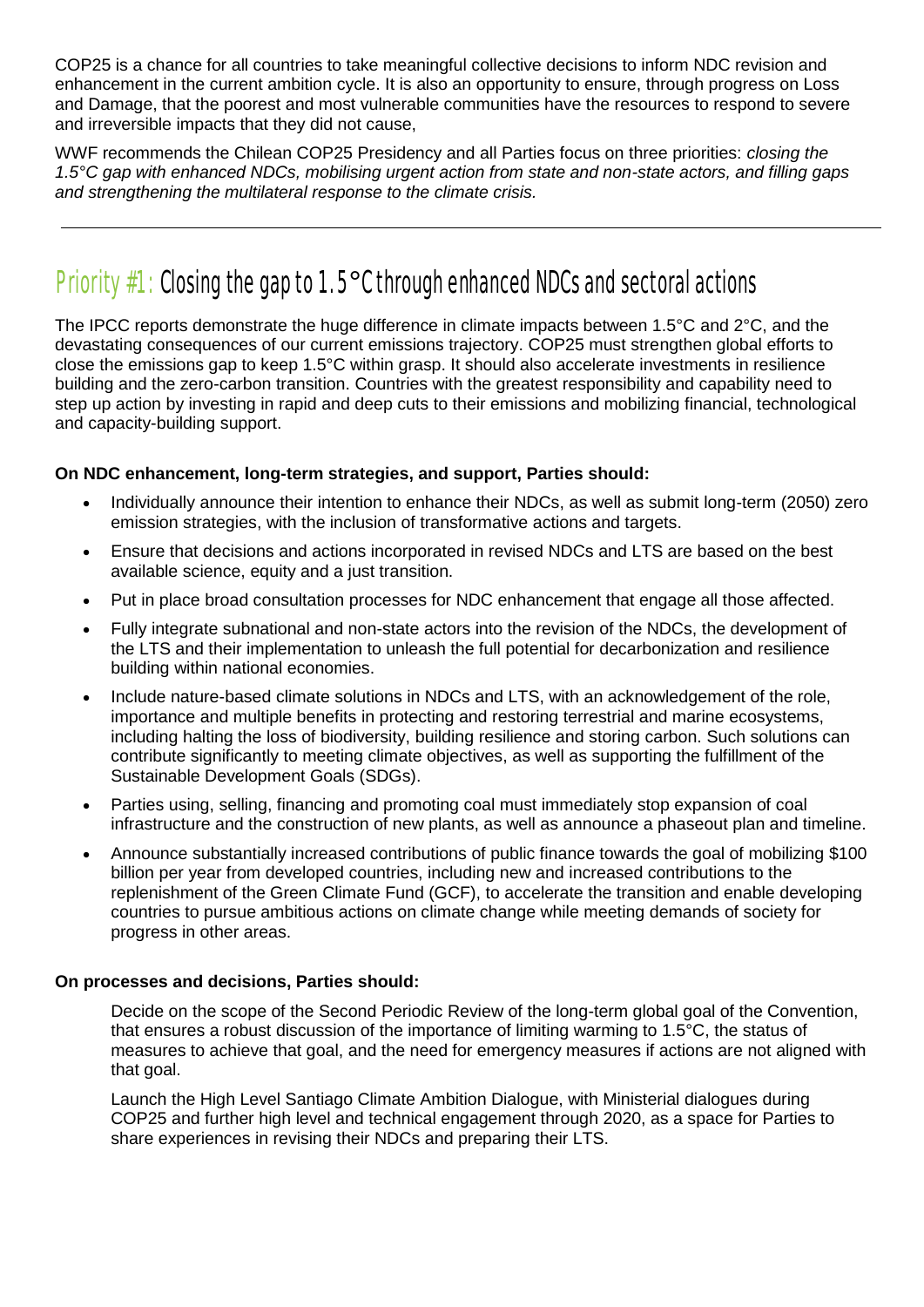Request the UNFCCC Secretariat to assess the aggregate impact of updated NDCs submitted by at latest 1 October 2020, on projected global emissions and temperature increase. This assessment must be published as early as possible in advance of COP26 to enable Parties to take stock of and respond to the findings.

### Priority #2: Mobilising urgent action from state and non-state actors

Urgent action by all actors is needed to begin the rapid reduction of emissions to meet long-term climate goals and to build climate resilience into all sectors.

The UNFCCC process has built up a number of processes to engage, mobilize and recognize the efforts of subnational and non-state actors, as well as experts. The Marrakesh Partnership for Global Climate Action (MPGCA) has contributed to building momentum for climate action. Its mandate expires at the end of 2020 and must be renewed.

To accelerate the partnerships, collaborative action and sectoral actions at the speed and scale required in the coming year and beyond, Parties and non-Parties should:

- Work towards a more effective integration of Climate Action Summit initiatives, Technical Examination Process (TEP), Marrakech Partnership and NAZCA platform into a coherent and coordinated effort, through ensuring an effective mechanism for coordination.
- Support a COP decision that provides a mandate to the Chilean and UK COP Presidencies to explore the future contribution and institutional arrangements for the Global Climate Action Agenda under the UNFCCC after 2020.
- Use the discussion of pre-2020 ambition and the review of adequacy of UNFCCC Article 4.2a and b to generate more ambitious targets, actions and finance in 2030 and 2050 timeframes.

### Priority  $#3$ : Strengthening the multilateral response to the climate crisis

Despite the progress on the Paris Agreement rulebook at COP24, there were several important issues the Parties were unable to agree on. At COP25, Parties must decide on the following:

- **Establishment of common 5-year time frames** for NDCs in the post-2030 period, to ensure comparability of NDCs, an effective ambition cycle, and a relevant time frame for national commitments.
- **Rules for market and non-market approaches under Article 6.** Any outcome on Article 6 must:
	- $\circ$  Ensure that corresponding adjustments will be applied for all internationally transferred mitigation outcomes (ITMOs) and for mitigation outcomes used for other purposes, such as under the ICAO Carbon Offsetting and Reduction Scheme for International Aviation (CORSIA), to avoid double counting of emissions reductions. This must cover units generated under Art 6.4 and reductions both inside or outside the scope of a host Party's NDC.
	- o Agree on an accounting approach to ITMO with strong accountability and environmental integrity for the entire period of the NDC. The "averaging approach" in which a country must apply a corresponding adjustment in the target year of their NDC equal to the average annual net transfer over the covered NDC period, is one way to achieve this.
	- $\circ$  Require that baseline methodologies for the Article 6.4 Mechanism and baseline and crediting approaches falling under Article 6.2 are accurate and conservative.
	- o Adopt a partial credit cancelation rate or discount under Article 6.4 to deliver an Overall Mitigation in Global Emissions (OMGE) and establish a similar mandatory requirement for cooperative approaches under Article 6.2.